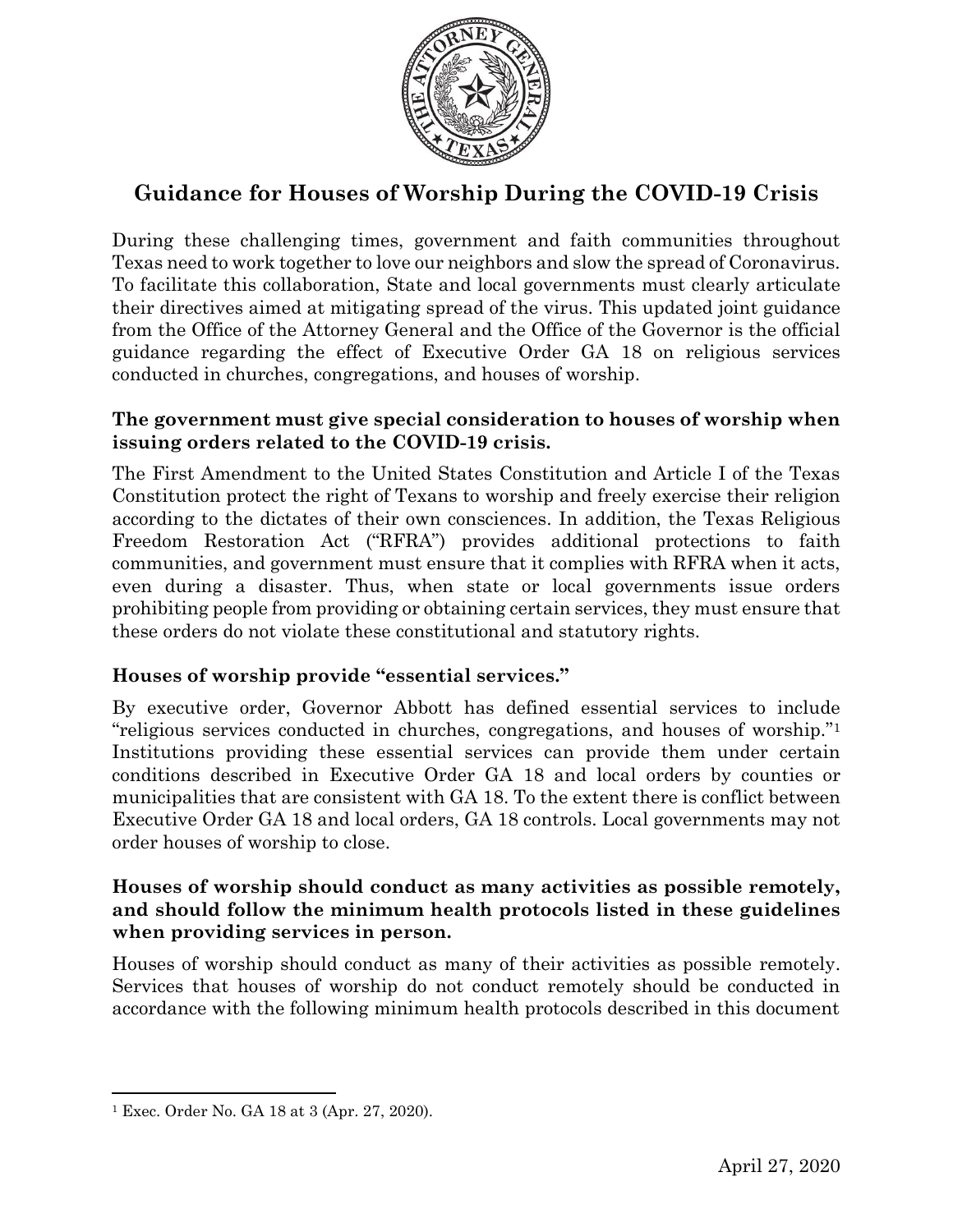and guidance from the White House and the Centers for Disease Control and Prevention ("CDC").<sup>2</sup>

# **Minimum Health Protocols for Houses of Worship**

In accordance with Governor Abbott's executive order GA-18, the following are the minimum recommended health protocols for all churches, congregations, and houses of worship in Texas. Churches, congregations, and houses of worship may adopt additional protocols consistent with their specific needs and circumstances to help protect the health and safety of all Texans. The same minimum standard health protocols would apply to funeral services, burials, and memorials.

We know now that the virus that causes COVID-19 can be spread to others by infected persons who have few or no symptoms. Even if an infected person is only mildly ill, the people they spread it to may become seriously ill or even die, especially if that person is 65 or older with pre-existing health conditions that place them at higher risk. Because of the hidden nature of this threat, everyone should rigorously follow the practices specified in these protocols, all of which facilitate a safe and measured reopening of Texas. The virus that causes COVID-19 is still circulating in our communities. We should continue to observe practices that protect everyone, including those who are most vulnerable.

Please note, public health guidance cannot anticipate every unique situation. Churches, congregations, and places of worship should stay informed and take actions based on common sense and wise judgment that will protect health and support economic revitalization. Churches, congregations, and places of worship should also be mindful of federal and state employment laws and workplace safety standards.

## *Health protocols for serving your attendees*:

 $\overline{a}$ 

- 1. Strongly encourage the at-risk population<sup>3</sup> to watch or participate in the service remotely.
- 2. Designate an area inside the facility reserved for the at-risk population, or offer a service for at-risk population attendees only.

<sup>2</sup> Ctr. for Disease Control, Interim Guidance for Businesses and Employers to Plan and Respond to Coronavirus Disease 2019 (COVID-19) (Apr. 9, 2020), [https://www.cdc.gov/coronavirus/2019](https://www.cdc.gov/coronavirus/2019-ncov/community/guidance-business-response.html) [ncov/community/guidance-business-response.html;](https://www.cdc.gov/coronavirus/2019-ncov/community/guidance-business-response.html) The President's Coronavirus Guidelines for America, 30 Days to Slow the Spread (Mar. 31, 2020), [https://www.whitehouse.gov/wp](https://www.whitehouse.gov/wp-content/uploads/2020/03/03.16.20_coronavirus-guidance_8.5x11_315PM.pdf)[content/uploads/2020/03/03.16.20\\_coronavirus-guidance\\_8.5x11\\_315PM.pdf.](https://www.whitehouse.gov/wp-content/uploads/2020/03/03.16.20_coronavirus-guidance_8.5x11_315PM.pdf)

<sup>3</sup> At-risk population are those who are 65 or older, especially those with chronic lung disease; moderate to severe asthma; chronic heart disease; severe obesity; diabetes; chronic kidney disease undergoing dialysis; liver disease; or weakened immune system.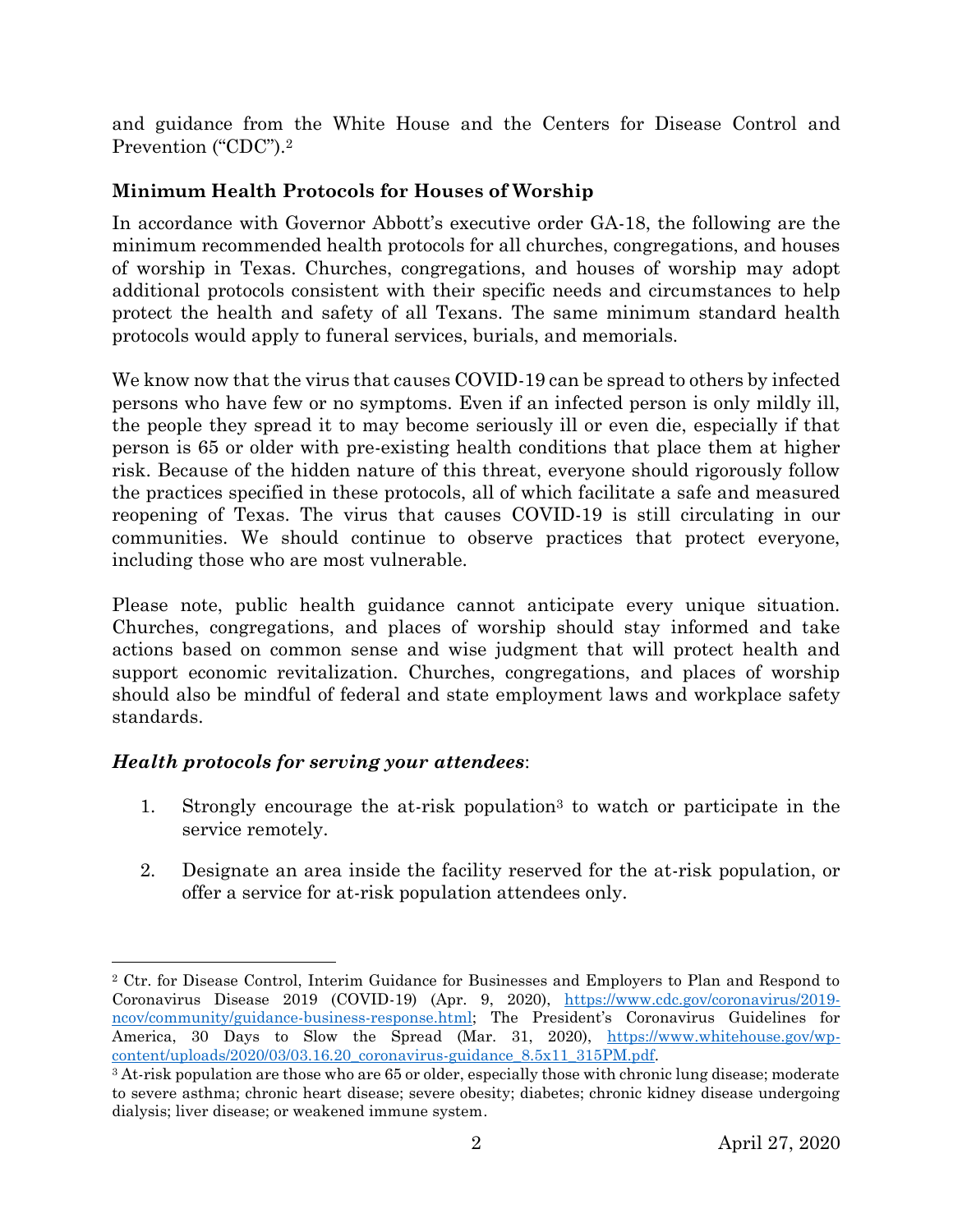- 3. Ensure proper spacing between attendees:
	- a. Keep at least two empty seats (or six feet separation) between parties in any row, except as follows:
		- i. Two or more members of the same household can sit adjacent to one another, with two seats (or six feet separation) empty on either side.
		- ii. Two individuals who are not members of the same household but who are attending together can sit adjacent to one another, with two seats (or six feet separation) empty on either side.
	- b. Alternate rows between attendees (every other row left empty).

#### *Health protocols for your employees and volunteers*:

- 1. Train all employees and volunteers on appropriate cleaning and disinfection, hand hygiene, and respiratory etiquette.
- 2. Screen employees and volunteers before coming into the church, congregation, or place of worship:
	- a. Send home any employee or volunteer who has any of the following new or worsening signs or symptoms of possible COVID-19:
		- i. cough,
		- ii. shortness of breath or difficulty breathing,
		- iii. chills,
		- iv. repeated shaking with chills,
		- v. muscle pain,
		- vi. headache,
		- vii. sore throat,
		- viii. loss of taste or smell,
			- ix. diarrhea,
			- x. feeling feverish or a measured temperature greater than or equal to 100.0 degrees Fahrenheit, or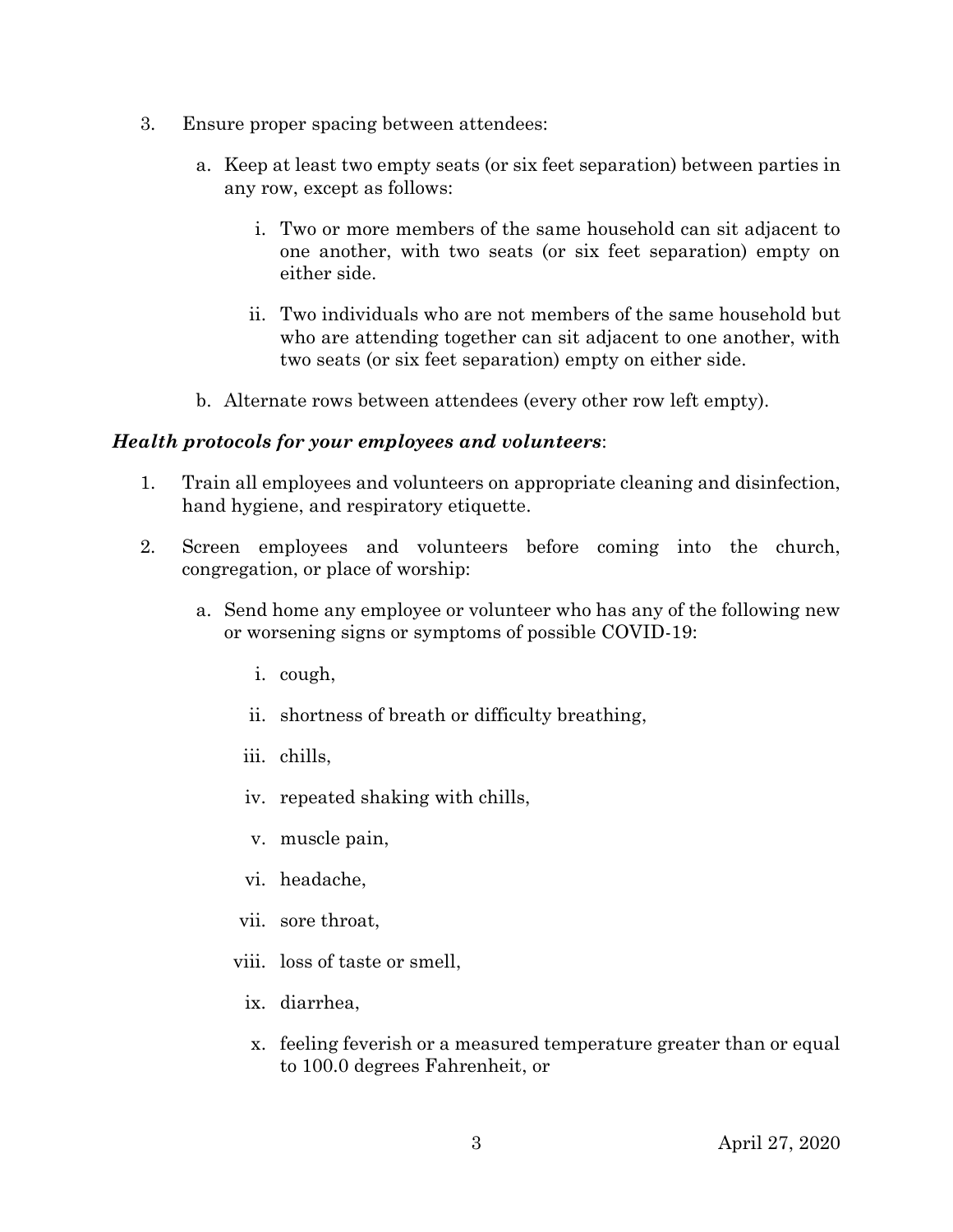- xi. known close contact with a person who is lab confirmed to have COVID-19.
- b. Do not allow employees or volunteers with the new or worsening signs or symptoms listed above to return to work until:
	- i. in the case of an employee or volunteer who was diagnosed with COVID-19, the individual may return to work when all three of the following criteria are met: at least 3 days (72 hours) have passed *since recovery* (resolution of fever without the use of feverreducing medications); and the individual has improvement in respiratory symptoms (e.g., cough, shortness of breath); and at least 7 days have passed *since symptoms first appeared*; or
	- ii. in the case of an employee or volunteer who has symptoms that could be COVID-19 and does not get evaluated by a medical professional or tested for COVID-19, the individual is assumed to have COVID-19, and the individual may not return to work until the individual has completed the same three-step criteria listed above; or
	- iii. if the employee or volunteer has symptoms that could be COVID-19 and wants to return to work before completing the above selfisolation period, the individual must obtain a medical professional's note clearing the individual for return based on an alternative diagnosis.
- c. Do not allow an employee or volunteer with known close contact to a person who is lab-confirmed to have COVID-19 to return to work until the end of the 14-day self-quarantine period from the last date of exposure (with an exception granted for healthcare workers and critical infrastructure workers).
- 3. Have employees or volunteers wash or sanitize their hands upon entering.
- 4. Have employees or volunteers maintain at least 6 feet separation from other individuals. If such distancing is not feasible, then other measures including face covering, hand hygiene, cough etiquette, cleanliness, and sanitation should be rigorously practiced.
- 5. Consistent with the actions taken by many churches, congregations, and places of worship across the state, consider having employees, volunteers, and attendees wear cloth face coverings (over the nose and mouth). If available, they should consider wearing non-medical grade face masks.